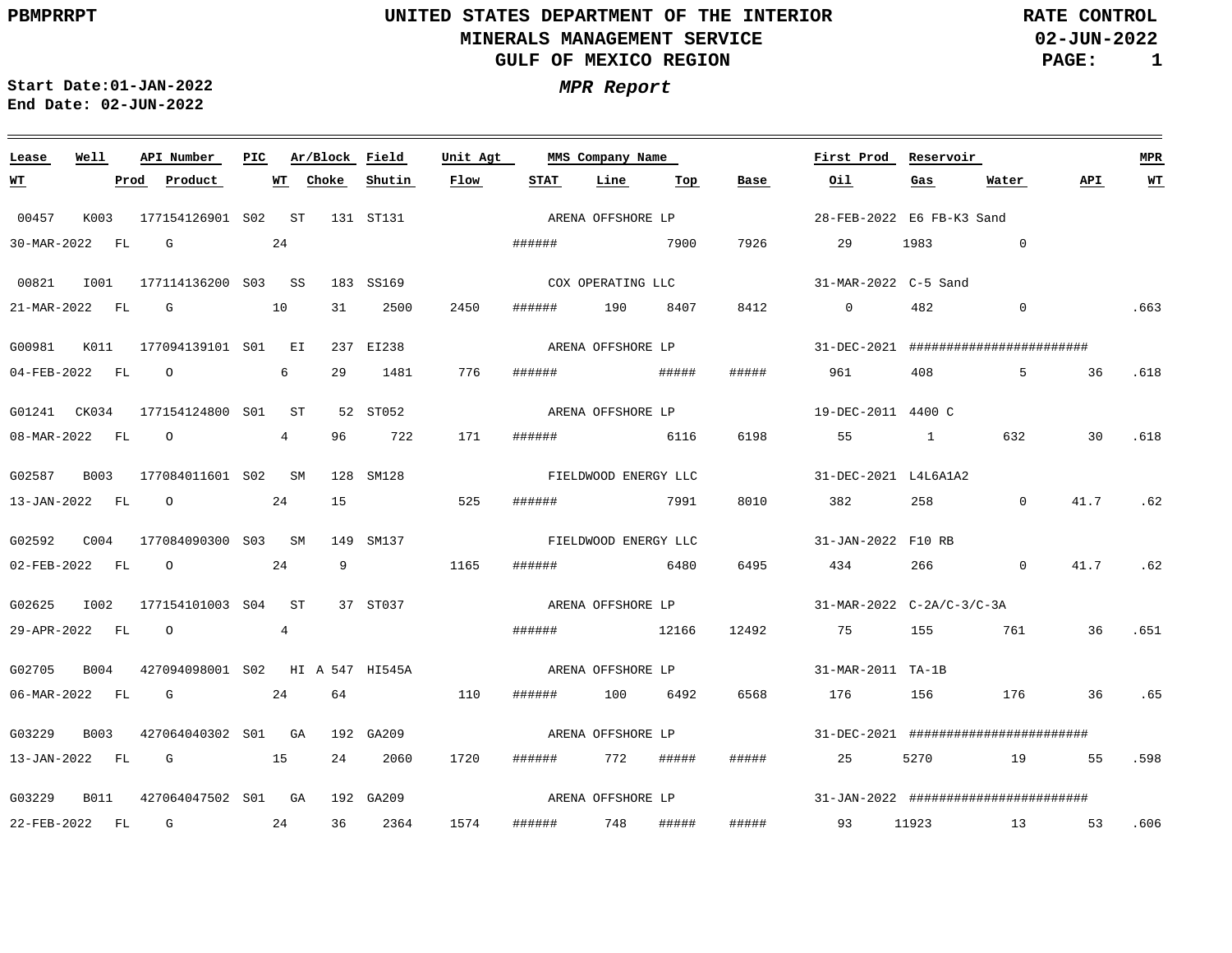**02-JUN-2022 PAGE: 2 RATE CONTROL**

 $\equiv$ 

**Start Date:01-JAN-2022 MPR Report End Date: 02-JUN-2022**

<u> 1989 - Johann Stein, marwolaethau a bhannaich an t-Albann an t-Albann an t-Albann an t-Albann an t-Albann an</u>

| Lease                    | Well        | API Number          | PIC | Ar/Block Field        |           | Unit Agt<br>MMS Company Name |             |                              |       |       | First Prod      | Reservoir               | <b>MPR</b>                                    |      |      |
|--------------------------|-------------|---------------------|-----|-----------------------|-----------|------------------------------|-------------|------------------------------|-------|-------|-----------------|-------------------------|-----------------------------------------------|------|------|
| <u>WT</u>                | Prod        | Product             |     | WT<br>Choke           | Shutin    | Flow                         | <b>STAT</b> | Line                         | Тор   | Base  | Oil             | Gas                     | Water                                         | API  | $WT$ |
| G03998                   | B006        | 177114130500 S01 SS |     |                       | 182 SS169 |                              |             | FIELDWOOD ENERGY LLC         |       |       | 25-MAR-2000 F-1 |                         |                                               |      |      |
| 24-MAY-2022              | GL          | $\circ$             | 24  | 64                    |           | 310                          | ######      |                              | 8149  | 8180  | 348             | $\overline{0}$          | 1140                                          | 27.6 | .62  |
| G04832                   | E003        | 177254086203 S02    |     | MP                    | 108 MP108 |                              |             | W & T OFFSHORE INC           |       |       |                 | 31-AUG-2021 Tex WA Sand |                                               |      |      |
| 08-APR-2022              | FL          | G                   | 22  | 10                    |           | 6308                         | ######      | 813                          | 10630 | 10700 | 44              | 1362                    | $5^{\circ}$                                   | 44   | .604 |
| G04940                   | A007        | 608114007301 S03 GC |     |                       | 18 GC019  |                              |             | TALOS OIL AND GAS LLC        |       |       |                 | TRIM A-2 Sand           |                                               |      |      |
| 26-MAR-2022              | FL          | $\circ$             | 24  | 11                    |           | 1982                         | ######      |                              | 6941  | 7079  | 419             | 332                     | 26                                            | 22   | .61  |
| G05868                   | P012        | 608174145600 S01 MC |     |                       | 809 MC807 | 754393012A                   |             | SHELL OFFSHORE INC.          |       |       |                 |                         | $30 - JAN - 2022$ ########################### |      |      |
| 22-MAR-2022              | FL          | $\circ$             | 24  | 52                    |           | 2985                         | ######      |                              | ##### | ##### | 3413            | 2                       | $\overline{0}$                                | 20   | .62  |
| G06093                   | <b>B014</b> | 427064047802 S01 GA |     |                       | 209 GA209 |                              |             | ARENA OFFSHORE LP            |       |       |                 |                         | $31-MAR-2022$ ###########################     |      |      |
| 02-APR-2022 FL           |             | $\circ$             | 10  | 29                    | 830       | 504                          | ######      |                              | ##### | ##### | 991             | 470                     | 217                                           | 32   | .607 |
| G07957 MB003             |             | 608174125100 S01    |     | MC                    | 762 MC807 | 7543930020                   |             | SHELL OFFSHORE INC.          |       |       |                 |                         | $01-MAR-2022$ ###########################     |      |      |
| 12-APR-2022              | FL          | $\circ$             |     | 21<br>4               |           | 5676                         | ######      |                              | ##### | ##### | 10688           | 12                      | 26                                            | 32   | .67  |
| G07963                   | A002        | 608174046500 S02    |     | MC                    | 807 MC807 | 7543930020                   |             | SHELL OFFSHORE INC.          |       |       | 28-JAN-2022 M2  |                         |                                               |      |      |
| $01 - \text{MAR} - 2022$ | FL          | $\circ$             |     | 20<br>4               |           | 747                          | ######      |                              | 16725 | 16771 | 3069            | 2675                    | 136                                           | 31.5 | .67  |
| G08736                   | A001        | 177194058900 S07    |     | <b>WD</b>             | 107 WD112 | 7543920060                   |             | WALTER OIL & GAS CORPORATION |       |       |                 | 31-MAR-2022 K-1 Sand    |                                               |      |      |
| 06-APR-2022              | FL          | $\circ$             | 20  | 16                    |           | 2900                         | ######      |                              | 16610 | 16655 | 951             | 3927                    | 29                                            | 36   | .591 |
| G08852 KE002             |             | 608174145000 S01 MC |     |                       | 764 MC807 |                              |             | SHELL OFFSHORE INC.          |       |       |                 |                         | ########################                      |      |      |
| 24-APR-2022 FL           |             | $\circ$             |     | 4<br>41               |           | 5584                         | ######      |                              | ##### | ##### | 2564            | 6383                    | $\overline{3}$                                | 38   | .67  |
| G09821                   | 005         | 608174140401 S01    |     | MC                    | 520 MC522 | 754397006A                   |             | BP EXPLORATION & PRODUCTION  |       |       | 28-FEB-2022 M55 |                         |                                               |      |      |
| 01-MAR-2022 FL           |             | $\circ$             |     | 52<br>$4\overline{ }$ |           | 5171                         | ######      |                              | 18170 | 18222 | 13170           | 12053                   | 284                                           | 29.4 | .829 |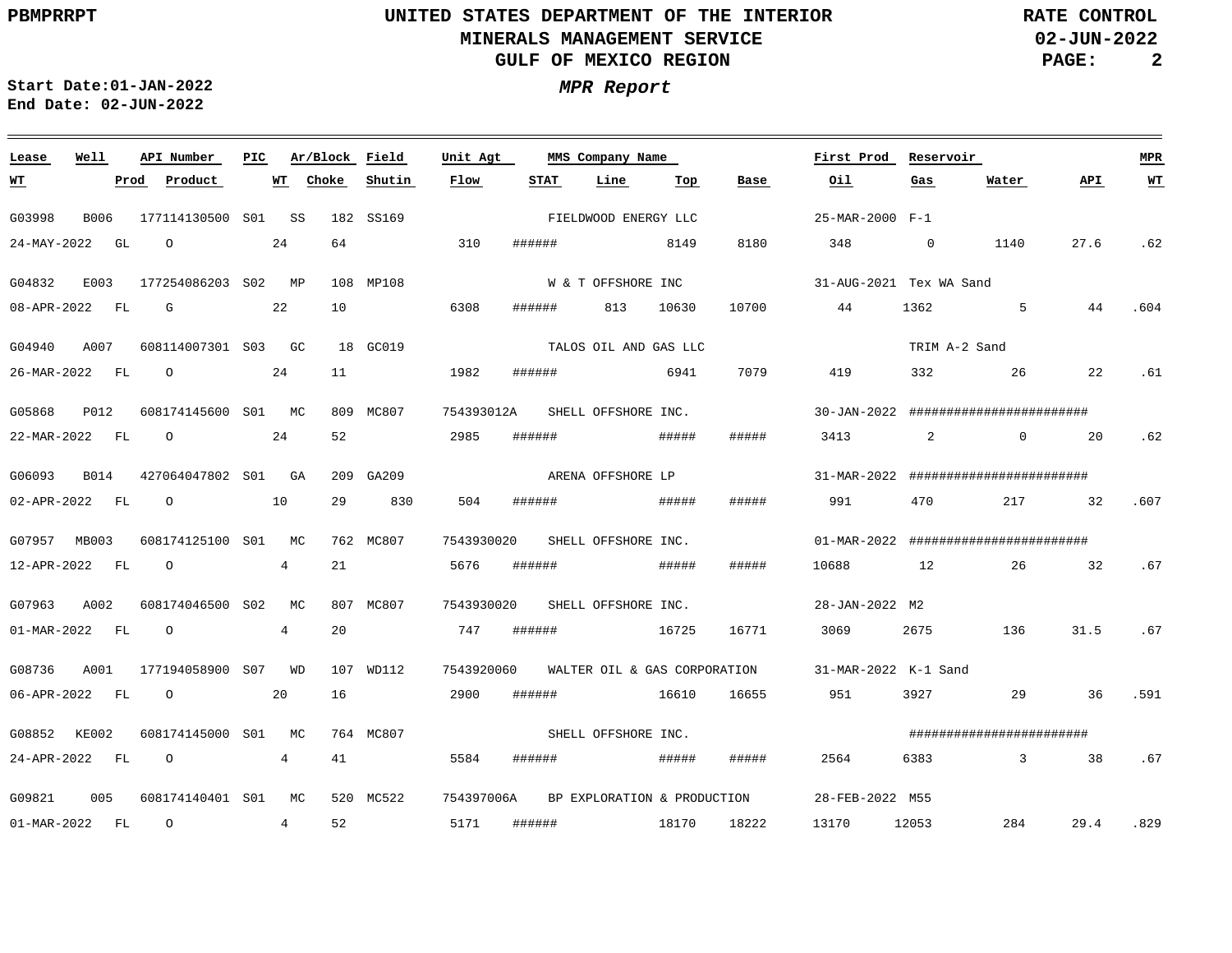**02-JUN-2022 PAGE: 3 RATE CONTROL**

**Start Date:01-JAN-2022 MPR Report End Date: 02-JUN-2022**

### <u> 1989 - Johann Stoff, deutscher Stoff, der Stoff, der Stoff, der Stoff, der Stoff, der Stoff, der Stoff, der S</u> **Lease Well API Number Ar/Block Field Unit Agt PIC MMS Company Name First Prod Reservoir MPR Shutin Flow STAT Line Top Water API WT Prod Product WT Choke Base Oil Gas WT** ENVEN ENERGY VENTURES LLC ######################## G12139 A011 608105005002 S01 EW 917 EW873 06-APR-2022 FL O 24 18 2965 ###### ##### ##### 1512 1806 53 26 .68 RENAISSANCE OFFSHORE LLC JS/JP-I G12355 I006 177114051301 S03 SS 198 SS176 36 440 ###### 04-APR-2022 FL O 24 10094 10128 218 936 672 .6 32.6 W & T OFFSHORE INC PL6-6 Sand G14385 B001 177044111900 D01 EC 349 EC338 4 .6 08-APR-2022 FL O 21 2126 1556 ###### 1125 5810 5860 1427 4104 0 36 BP EXPLORATION & PRODUCTION ######################## G14658 TK002 608174143800 S01 MC 822 MC778 30 7007 03-MAY-2022 FL O 4 ###### ##### ##### 15226 10622 0 32.5 .88 ######################## G19409 SA008 608054009600 AC S01 815 AC859 754307006A SHELL OFFSHORE INC. 4 33 4208 ###### .639 08-APR-2022 FL O ##### ###### 6110 3478 0 17 G19996 A005 608174092902 S02 MC 773 MC773 31-JAN-2022 ######################## ENI US OPERATING CO INC ##### 28 ###### ##### 340 27-JAN-2022 FL O 10 360 40 25.8 .623 G19996 A005 608174092902 S01 MC 773 MC773 28-FEB-2022 ######################## ENI US OPERATING CO INC 22-MAR-2022 FL O 24 72 1012 ###### ##### ##### 6008 7659 208 35.3 .623 CHEVRON USA INC G20394 PS009 608124012804 S01 WR 802 WR759 11-MAR-2022 Wilcox 14-MAR-2022 FL O 4 152 5676 ###### 28791 29969 16515 3699 638 29.5 .89 G23851 D001 177094145000 EI 10 EI024 S01 30-NOV-2006 JRM-1 SAND CONTANGO OPERATORS INC 08-JAN-2022 FL G 142 1025 207 ###### 195 15044 15214 45 5406 26 50 CONTANGO OPERATORS INC G23851 F001 177094146400 S01 EI 10 EI024 02-NOV-2007 CIB OP3 193 59 61 08-JAN-2022 FL G 142 998 ###### 185 15632 15794 21 3993